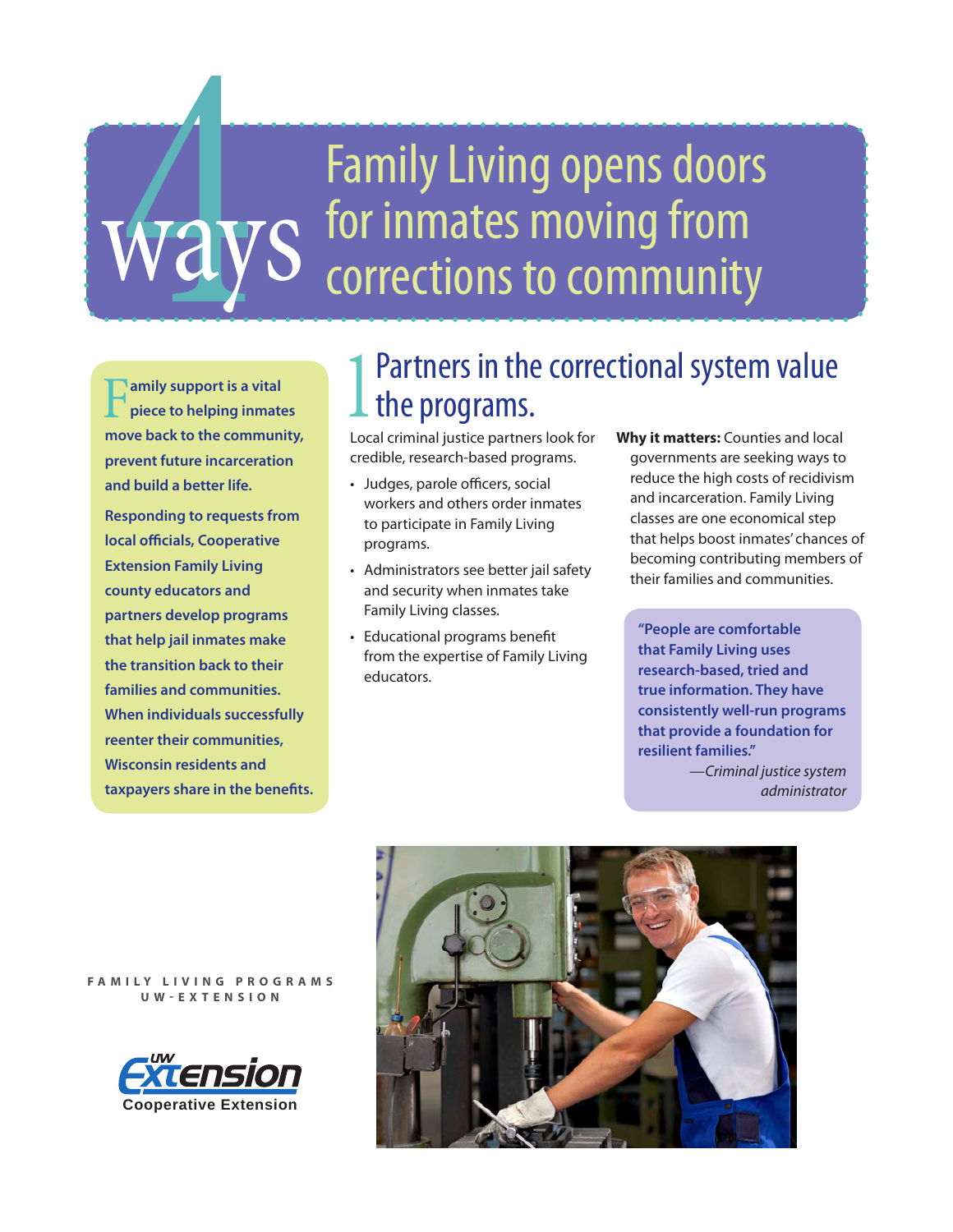### **7** Inmates trust Family Living educators  $\angle$  to be fair and non-judgmental.

Inmates are often wary of the criminal justice system but feel that Family Living educators do not have preconceived opinions about them.

- • Inmates in Family Living programs are more receptive to learning and practicing non-criminal ways of thinking and acting.
- **Why it matters**: For inmates to make real and positive change, they need to replace anti-social decisions and behaviors with new ways of thinking and feeling. Inmates are open to learning because they feel Family Living educators are impartial and neutral.

**"They [inmates] feel like the educator is an advocate for their success."**

**"…inmates open themselves to a different way of thinking."** *—Criminal justice system administrator*



# 3 Inmates learn the skills to be good parents<br>3 and contributing community members.

**"The parenting class was a turning point…it improved my relationship with my partner and her children."**

**"I now recognize when something is becoming a problem. I think, what can I do differently to deal with it?"**

**"The classes help you work through things. I learned how to slow down, take a breath and look at things. Before I just ran headlong and that never worked."**

> *—Former inmates who took Family Living classes in jail*

When inmates take what they learn to heart, their families and communities can be safer and more resilient.

- Family Living classes build family support, which research shows is a critical part of inmates' successful reentry to community life.
- Former inmates cite improved relationships at home and on the job as a result of what they learn in class—how to better listen and communicate, manage stress and conflict, and make better decisions.
- • Participants who take the classes together can develop supportive new connections with each other. For example, one former inmate now co-teaches a parenting program in the jail to help other inmates.



**Why it matters:** Building family support and helping inmates learn the skills to succeed as parents and in their communities can be the catalyst to help overcome generations-long cycles of abuse and neglect.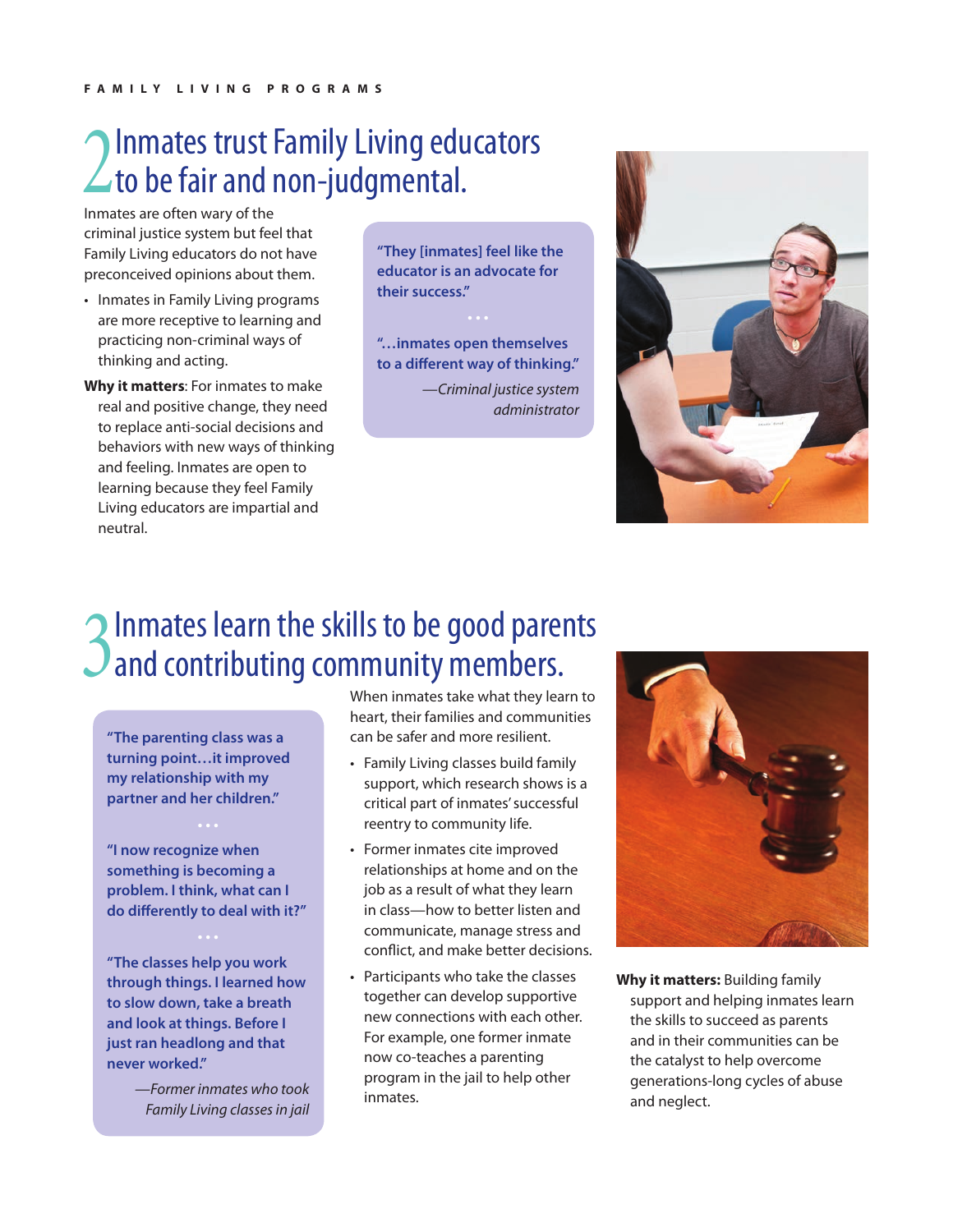### 4Family Living programs and resources help set  $\pm$  the stage for inmates' success on the outside.

Family Living programs provide knowledge, skills and information about community resources that support inmates and their families both during and after incarceration. These are resources that are crucial to reentry and that inmates might not have known were available.

- Prepared with knowledge about resources to support families, former inmates state that they know how to make better choices when faced with challenges.
- • Educational outreach to inmates and their families allows families to learn more about the experiences of loved ones while they are apart. It also helps them discover resources that can help all family members.
- **Why it matters:** Ensuring inmates have adequate support upon release and in the first few months afterwards, can make a vital difference to the success of those looking for a fresh start.

**"As long as I keep applying what I learned here, there's a 99% chance I won't come back. It's the emotions that make me head to the bar. This helps me take care of that. It's worth the money for the taxpayers."**

*—Former inmate who took Family Living classes in jail*

**"We all want safer communities. We need to be communicating and educating as much as we can. UW-Extension was there from the get-go…"**

**"The Family Living class... is a piece of the puzzle for inmates. It gives them pause and the opportunity to choose another path for their lives."**

> *—Criminal justice system administrator*